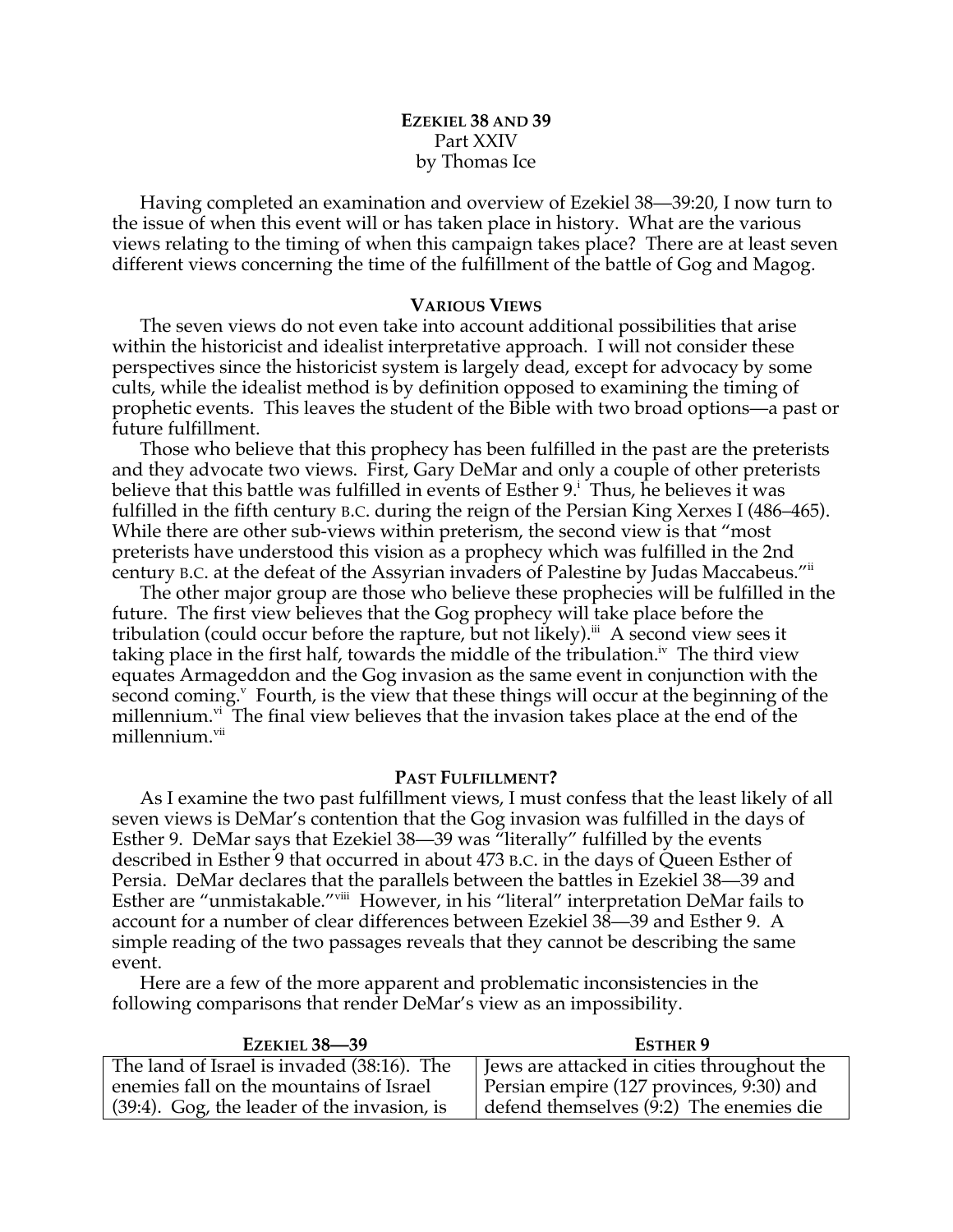| buried in Israel (39:11).                                                                                                                                                  | throughout the Persian empire.                                                                                                                                                                  |
|----------------------------------------------------------------------------------------------------------------------------------------------------------------------------|-------------------------------------------------------------------------------------------------------------------------------------------------------------------------------------------------|
| The Jews bury the dead bodies over a<br>period of seven months to cleanse the land<br>of Israel (39:12).                                                                   | No need to cleanse the land because the<br>dead bodies are not in Israel.                                                                                                                       |
| The invaders are destroyed by an<br>earthquake in the land of Israel, infighting,<br>plagues, and fire from heaven (38:19-22).<br>God destroys the enemies supernaturally. | Attackers are killed by the Jewish people<br>themselves assisted by local government<br>leaders (9:3-5).                                                                                        |
| Invaders are from as far west as ancient<br>Put (modern Libya) (Ezekiel 38:5) and as<br>far north as Magog, the land of the<br>Scythians.                                  | The Persian empire did not include these<br>areas. It only extended as far west as Cush<br>(modern Sudan) (Esther 8:9) and as far<br>north as the bottom part of the Black and<br>Caspian Seas. |
| God even sends fire upon Magog and<br>those who inhabit the coastlands (39:6).                                                                                             | There is nothing even close to this in<br>Esther 9.                                                                                                                                             |

Clearly Ezekiel describes a surprise invasion involving only the land of Israel, while Esther 9 speaks of the Jews scattered throughout 127 provinces of the Persian Empire (Esther 9:30) who knew the exact day (Adir 13 according to Esther 9:1) when the kings edict would be executed. No one in Ezekiel's prophecy was killed by hanging on a gallows, as were Haman and his ten sons (Esther 9:13). Why is the land of Israel not even mentioned in Esther 9 while the Persian capital of Susa and many other place names in the empire are referenced? In Ezekiel Persia is one of the invaders that is wiped out by the Lord, while in Esther 9 the Persian king and many Persians aid the Jews in defeating the anti-Semites while this all takes place in Persia. Further, the Jews living in Persia in Esther 9 could not be said to have been regathered from the nations and living at ease in the land of Israel as Ezekiel describes, instead, the Jews in Esther were embroiled in the struggle involving the bravery of Queen Esther. Clearly, these differences are like day and night.

One important question we might ask at this point is this: If Ezekiel 38—39 was literally fulfilled in the events of Esther 9, why did this escape the notice of everyone in Esther's day? Why isn't there any mention in Esther of this great fulfillment of Ezekiel's prophecy? And why aren't there any Jewish scholars in that day (or subsequently) who recognized this fulfillment?

The answer is quite clear. Esther 9 did not fulfill Ezekiel 38—39. In fact, an important Jewish holiday called Purim developed out of the Esther event (9:20-32). This is a joyous annual holiday to celebrate God's deliverance from the hand of Israel's enemies. Purim's celebration includes the public reading of the book of Esther, but no tradition has developed or even been heard of in which the Jews read Ezekiel 38—39 in connection with this observance. If Ezekiel 38—39 had been a fulfillment of Esther, then no doubt a tradition of reading that passage would have arisen in conjunction with the celebration.

Fortunately, Ezekiel actually tells us when this invasion will occur. In Ezekiel 38:8, he says specifically that this invasion will occur in the "latter years." This is the only occurrence of this exact phrase in the Old Testament.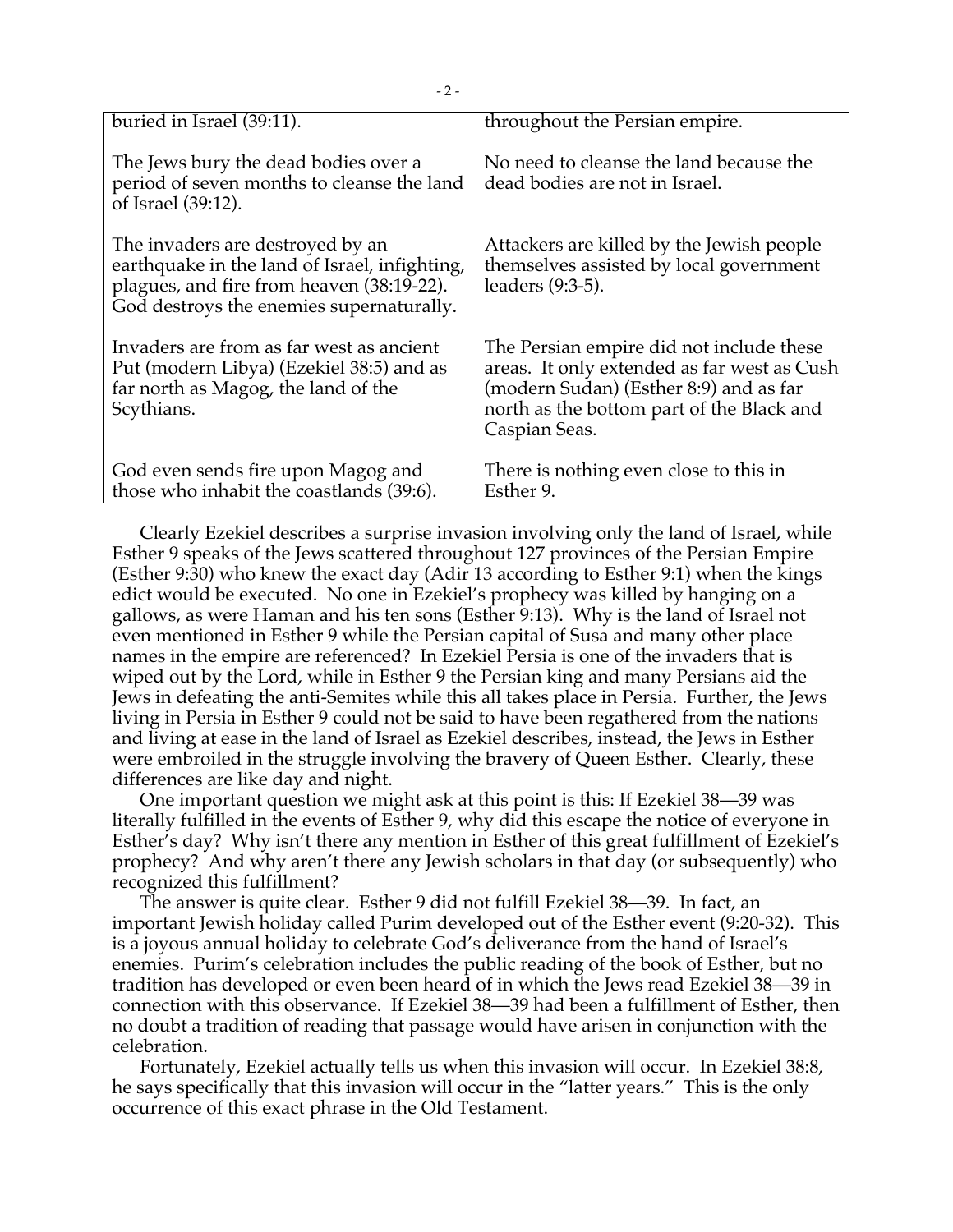Another similar phrase occurs later in this chapter in verse 16: "It will come about in *the last days* that I shall bring you against My land" (italics added). This phrase is used in the Old Testament in reference to Israel's final time of distress or to Israel's final restoration to the messianic kingdom (see Isa. 2:2; Jer. 23:20; 30:24; Hosea 3:5; Micah 4:1). Likewise, in Ezekiel 38:16, the phrase "in the last days" is a technical term that refers to the end of times, according to Hebrew scholar Horst Seebass. He says it refers to "how history will culminate, thus its outcome."<sup>ix</sup> Therefore, Ezekiel is telling us that this invasion will occur in the final time of history in preparation for the establishment of the messianic kingdom of Christ.

Another very simple reason we can know that this invasion is still future is that northing even remotely similar to the events in Ezekiel 38–39 has ever occurred in the past. Just think about it. When has Israel ever been invaded by all these nations listed in Ezekiel 38:1–6? Or when did God ever destroy an invading army like this with fire and brimstone from heaven, plagues, earthquakes, and infighting among the invaders  $(38:19-22)?$ 

The answer? Never. That's because Ezekiel is describing an invasion that is still future even in our day. The only possible motive for relating Esther 9 with Ezekiel 38— 39 is because DeMar and other preterists desperately want to avoid the possibility that this is a future prophecy since it would undermine their past fulfillment views.

#### **CONCLUSION**

The view of a massive invasion of Israel in the end times has not yet occurred in history in spite of claims to the contrary. No event in Israel's past history since the time of Ezekiel's prophecy even comes close to fitting the details of Ezekiel 38—39 (especially Esther 9). Therefore, since the prophecy must be literally fulfilled, it must still be future even in our day. Ezekiel 38—39 describes a future end-time invasion of Israel by Russia, Iran and many allies (all of whom are Islamic nations today that despise Israel). Maranatha!

**(To Be Continued . . .)**

 $\overline{a}$ 

## **ENDNOTES**

<sup>i</sup> See Gary DeMar, *End Times Fiction: A Biblical Consideration of the Left Behind Theology* (Nashville: Thomas Nelson, 2001), pp. 12–15; also DeMar, *Last Days Madness: Obsession of the Modern Church* (Powder Springs, GA: American Vision, 1999), pp. 368–69. DeMar follows fellow preterist James Jordan and his view in *Esther: In the Midst of Covenant History* (Niceville, FL: Biblical Horizons, 1995).

ii Jay Rogers, "Does the Bible predict a Russian invasion of Israel?" an article published April 1997 on the internet at www.forerunner.com/predvestnik/X0058\_Russia\_Israel.html, accessed March 12, 2009.

iii See Arnold G. Fruchtenbaum, *The Footsteps of the Messiah: A Study of the Sequence of Prophetic Events*, Rev. ed. (Tustin, CA: Ariel Ministries, 2003), pp. 117–125. See also, Tim LaHaye and Jerry Jenkins as depicted in *Left Behind: A Novel of the Earth's Last Days* (Wheaton, IL: Tyndale, 1995).

iv See Mark Hitchcock, *Iran The Coming Crisis: Radical Islam, Oil, and The Nuclear Threat* (Sisters, OR: Multnomah, 2006), pp. 17789.

<sup>v</sup> See Louis S. Bauman, *Russian Events in the Light of Bible Prophecy* (New York: Fleming H. Revell Company, 1942), pp. 174–75.

vi See Arno C. Gaebelein, *The Prophet Ezekiel* (New York: Our Hope, 1918), pp. 252–55.

vii See Ralph Alexander, *Ezekiel* (Chicago: Moody Press, 1976), pp. 127–29.